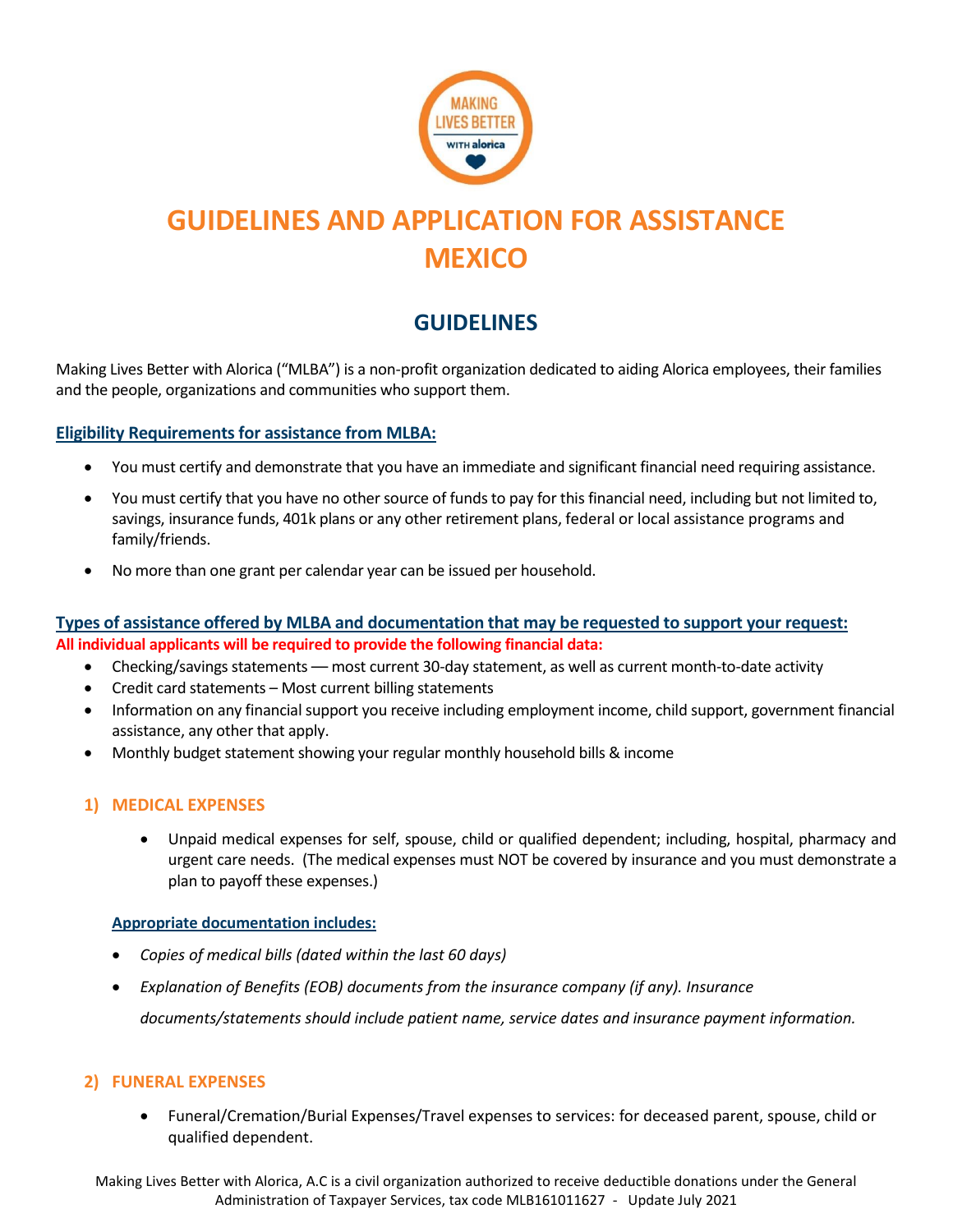#### **Appropriate documentation includes:**

- *Copies of funeral home and cemetery bills/estimates.*
- *Transportation expense quotes*

#### **3) HOME REPAIRS**

• Expenses to repair damage to principle resident to a livable condition.

#### **Appropriate documentation includes:**

• *Copies of bill(s) or estimate(s) for the repair(s)*

#### **4) OTHER/EXCEPTION**

• Any other hardship due to unexpected, unforeseen circumstances not within the applicant's control as determined solely at the discretion of MLBA Executive Board.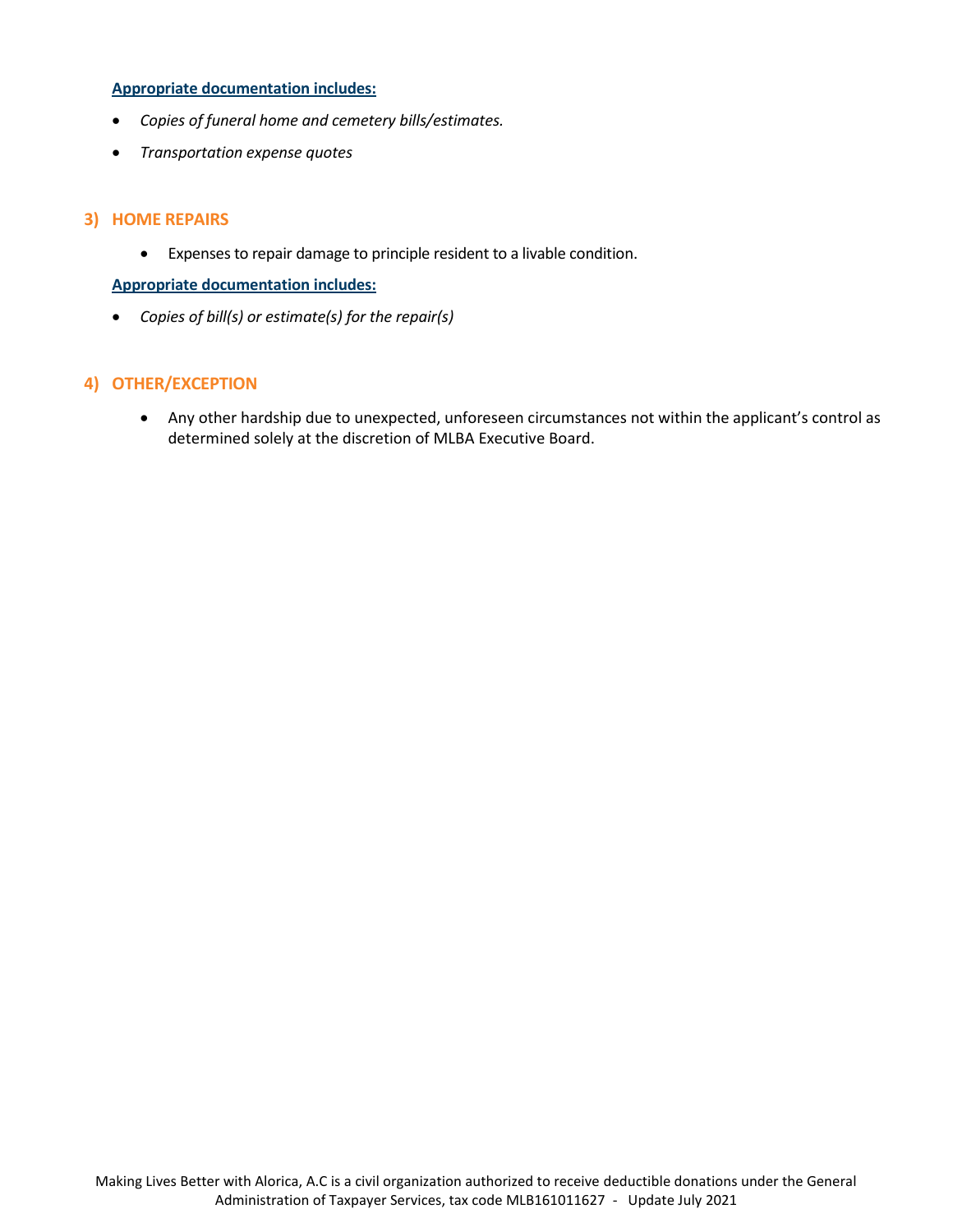### **MAKING LIVES BETTER WITH ALORICA MEXICO APPLICATION**

| <b>APPLICANT FULL NAME</b>                                   | ALORICA WORK LOCATION (IF APPLICABLE)           |  |  |
|--------------------------------------------------------------|-------------------------------------------------|--|--|
| <b>MAILING ADDRESS - LINE 1</b>                              | <b>EMPLOYEE ID (IF APPLICABLE)</b>              |  |  |
| <b>MAILING ADDRESS - LINE 2</b>                              | <b>APPLICANT DAYTIME PHONE NUMBER</b>           |  |  |
| <b>MAILING ADDRESS - CITY/VILLAGE/PROVINCE</b>               | <b>APPLICANT EVENING PHONE NUMBER</b>           |  |  |
| <b>MAILING ADDRESS - STATE/COUNTRY/ZIPCODE</b>               | ALORICA SPONSOR (NON-ALORICA EMPLOYEE ONLY)     |  |  |
| <b>APPLICANT EMAIL ADDRESS</b>                               | <b>SPONSOR EMAIL/CONTACT NUMBER</b>             |  |  |
| TYPE OF ASSISTANCE YOU ARE REQUESTING (CHECK ALL THAT APPLY) |                                                 |  |  |
| $\Box$ Medical<br>$\Box$ <i>Funeral</i>                      | $\Box$ Other/Exception<br>$\square$ Home Repair |  |  |

#### **DESCRIBE YOUR CURRENT FINANCIAL HARDSHIP**

Please explain your current financial situation in detail. What are the funds needed for? What caused you to be unable to meet this financial obligation? What other resources have you contacted for assistance? What is your plan to prevent this financial shortage in the future?

*Use back of application to continue if needed. (online this will be limited to 2000 characters with a countdown on remaining characters)*